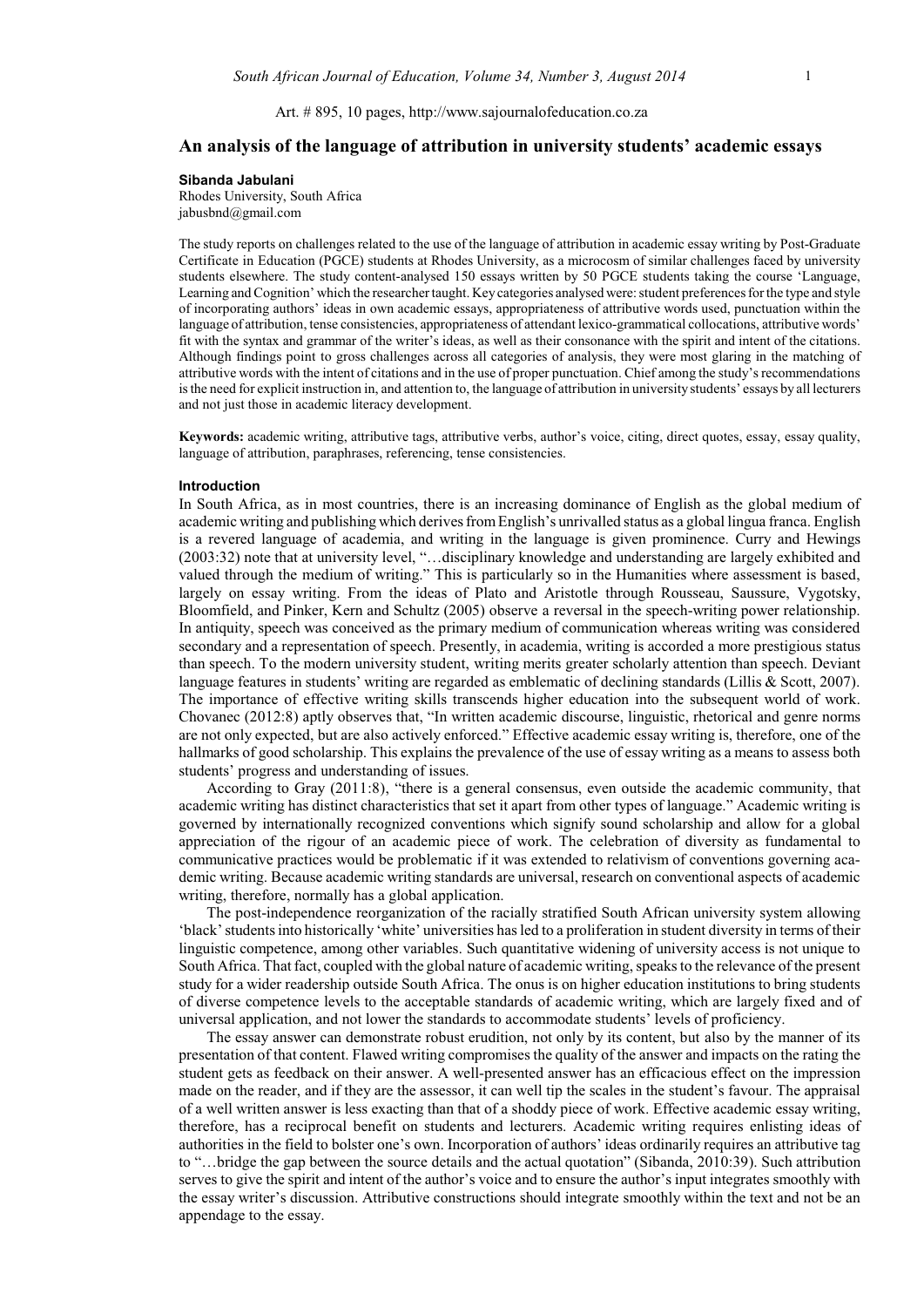#### 2 *Jabulani*

The researcher's prior university teaching experience with Bachelor of Education (B.Ed) and PGCE students has affirmed students' struggle with academic essay writing in general. This, despite the B.Ed students holding Diploma qualifications and the PGCE students holding undergraduate degrees. That personal experience is corroborated by Afful's (2009:32) observation, from his own experience as academic editor, that "…graduate students' research writing evinces several writing challenges. These are generally linguistic, rhetorical, and discoursal in nature."

## Statement of the problem

Among the persistent and pervading challenges the researcher has noted among university students' writing, is the lack of proficiency in the use of the language of attribution. Notwithstanding its pervading nature, there is a dearth of studies and literature on the challenge. The language of attribution straddles the lexical, grammatical, syntactic, and discourse dimensions of students' writing and yet it is, at best, glossed over in research. The present study contributes to this body of knowledge through the documentation of the nature and extent of challenges related to the use of the language of attribution in academic essay writing by PGCE students, the impact of the challenges on the quality of the students' answers, as well as the possible causes. The study's focus is made more explicit in the objectives which guide it.

## Research objectives

The guiding objectives for the present study are:

- To identify, categorise, quantify and exemplify the (mis) use of the language of attribution in PGCE students' essays (the selected language corpus).
- To infer the source or cause of errors from the nature of the error.
- To discuss the effects of the errors related to the language of attribution on the communication of meaning.

The first objective is diagnostic; seeking to document the students' proficiency level, and the last two are prognostic; potentially informing university lecturers' instruction on the basis of students' current challenges. The objectives are not mutually exclusive and, as such, are discussed simultaneously rather than sequentially. Aclear conceptualisation of the concept attribution is requisite to an appreciation of the categories of analysis employed in the study.

### Conceptual framework

The language of attribution relates to words an essay writer uses to transfer responsibility of a preceding or subsequent idea to a third party, the author of the text embodying the idea (Murphy, 2005). It distinguishes the essay writer's words from the source author's voice. ('Writer' is, henceforth, used to refer to the student as essay writer and 'author', to the writer of the source material being cited in the essay). The signalling of attribution is normally in a single introductory statement in the form of the author's name and/or a reference to their work; and an assertion (usually a verb) designating how the citation relates to the text. The language of attribution thrives on the use of reporting verbs.

### The efficacy of the language of attribution

The language of attribution announces to the reader, the coming of another voice to complement or extend the writer's own voice. It sets the stage for a citation and prepares the reader for what is coming. Words assigned the role of heralding a voice

external to the essay writer's can represent or misrepresent the spirit and intent of the additional voice. To say that an author 'argues' when what they are actually doing is 'report,' is a gross misrepresentation. Such disjuncture confuses the reader and compromises the quality of the writing. Proper use of such words demonstrates sound management of author, writer and textual interaction and the writer's sound understanding of quoted material. The choice of an attributive verb justifies the inclusion of the citation. It enhances the descriptive quality of the citation and can (mis)represent the author'stone and stance.

Varying the type and placement of attributive verbs enhances the coherent flow of the presentation and avoids the monotony from overreliance on particular verbs like 'says', placed on particular positions. Appropriate use of the language of attribution ensures authors'ideas are smoothlyintegrated into the writer's text to avoid a feel of a "dropped" or "floating" quotation.

#### The nature and categories of the language of attribution

The language of attribution is normally indicative of reporting, interpreting, acknowledging evidence and reflecting on beliefs, attitudes and feelings. Some attributive words are neutral whereas others are strong or weak. Prefacing a strong argument with a weak or neutral attributive word brings contradiction into the piece of writing. The following, adapted from Murphy (2005), is a classification reflective of the nuanced meanings and uses of the language of attribution:

- Neutral reporting: The words betray no distinctive feel of the author or writer's attitude. Examples are X *says,* or Y's *observation*… .
- Subjective interpretative reporting: The writer does not merely report the author's idea or proposition, but interprets its spirit and intent. Words like *believes*, *thinks* and *assumes*, suggest the writer is privy to the author's mental state. Such wording foregrounds the author's state of thinking and backgrounds the actual content. The writer presents the author's ideas as their subjective view rather than fact. Nouns in this category include *corollary, inference, explanation, finding, reflection*.
- Recognition of evidence of the status quo reporting: In this category the writer refrains from providing additional or clarifying detail of judgement and allows the author's facts and evidence to speak for themselves. Attributive verbs for this category include *show*, *demonstrate* and *suggest*.
- Creation or reporting of an argument category: These are strong meta-argumentative words (Bondi, 2001) where the reporting suggests the presence of a counter-argument to the proposition cited. They create an atmosphere of potential debate. Examples include *argue, assert, claim*, and *maintain*.
- The knowing and reflection on beliefs category: These words are indicative of a coming to the knowledge or remembrance of something as represented by words like *realises, accepts, acknowledges, admits, agrees, concurs*.
- The attitudes, feelings and reactions category. This category is inclusive of markers of emotions, feelings or reactions like *laments, bemoans, regrets*.

Such categorisation explains Salazar and Verdaguer's (2009) acknowledgement of the precision and versatility of reporting lexical items and the need for care in their choice and adequate control of their nuanced meanings.<sup>1</sup> Perfect synonyms of attributive markers are rare, if any, and Hyland (1999:344) in Granger and Paquot (2009) advises the writer to "…clearly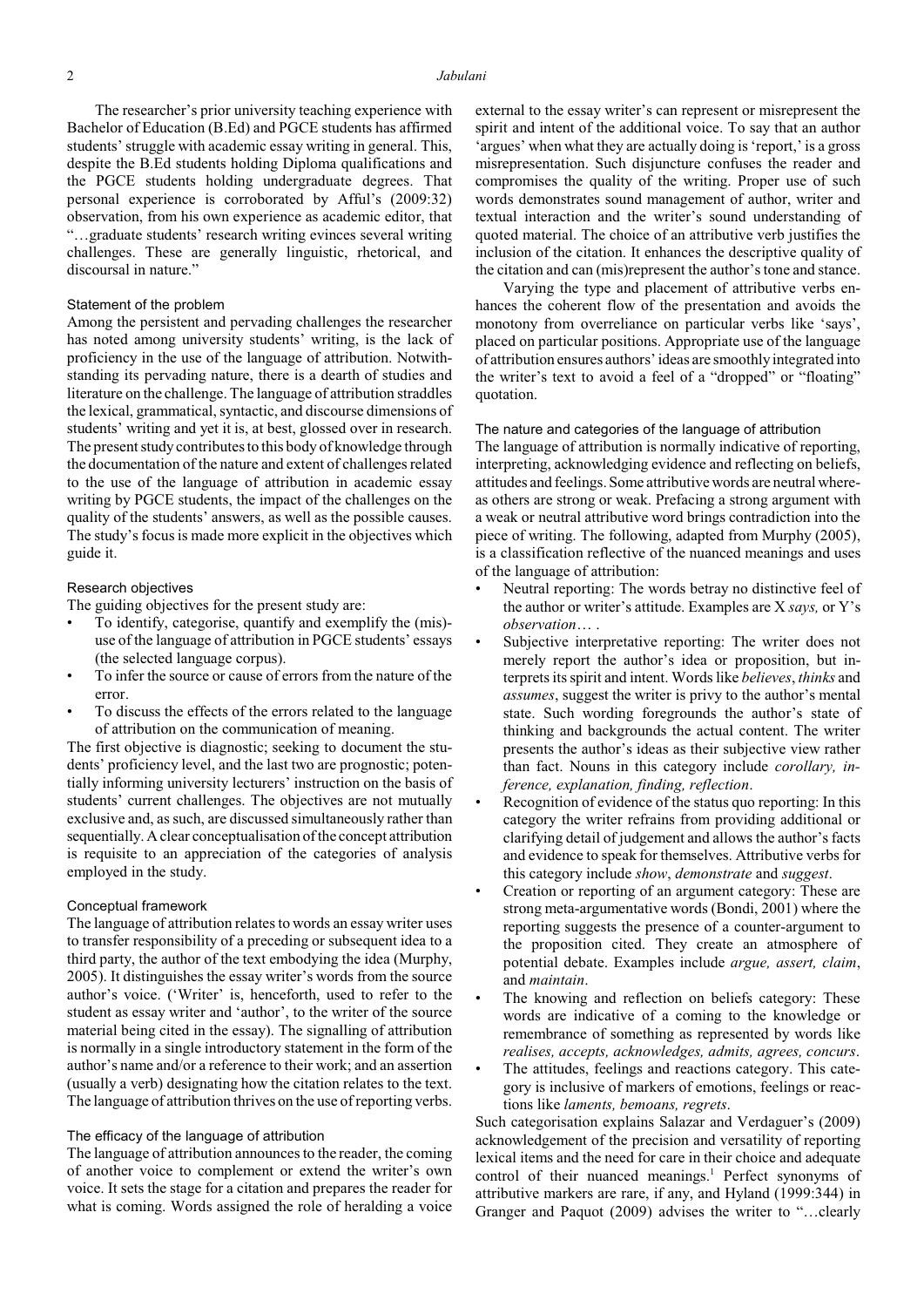convey the kind of activity reported and to precisely distinguish an attitude to that information, signalling whether the claims are to be taken as accepted or not."

Two attributive verbs may have the same meaning but differ in the degree or density of that meaning. The word '*notes*' implies fact but is weaker than '*points out*' which shares the same meaning. Some reporting words have very limited use in academic essays. Examples are '*declares*' which is too ponderous for most citations and '*remarks*' which is rather casual.

The language of attribution can be categorised in terms of the style of introducing authors' ideas. This can be through a single word, phrase or even a full sentence. Some ways of introducing authors' ideas are:

- prefacing the quotation with an introductory phrase like *X notes that*… . Lead-in words or phrases allow the reader to follow the reasoning of the up-coming information,
- premising the citation with the writer's own assertion followed by a colon as in; '*The importance of proper use of attributive language is summarised thus*:'
- incorporating quoted material within own assertion as in; '*In a study of the markers of attribution in English and Italian, findings indicate that "…the majority of reporting markers are verbs, nouns and adjectives in both corpora …" (Murphy, 2005:131*),
- avoidance of attributive tag and bracketing author's surname, year and page reference at the end, as in, "*Attributive markers enable "…writers to modulate their ideas and position their work in relation to other members of the discipline" (Granger and Paquot, 2009:11)*.

This study considers, among other things, the students' general preferences with regards to the incorporation of authorial voice into their own essays. The attributive words perform different functions. $<sup>2</sup>$  The need for precision in the choice of attribution</sup> words cannot be overemphasised. The use of the appropriate accompaniment for the attributive words is as important as the right choice of the reporting words. Some attributive verbs collocate with a preposition like *to, for, with*, and *of*, while others take on a noun or 'that'.

## Theoretical orientation and related studies

Two models of academic writing inform the present study. The first is the study skills model which views students as deficient in atomized writing skills and requiring skilling in such (Zhang, 2011). Within the study skills model, focus is on generic transdisciplinary aspects (Curry & Hewings, 2003). Attributive constructions represent such aspects in the case of the present study. The second model is the academic socialisation model which sees academic writing as acculturating students to mainstream academic discourses and conventions which are relatively stable. The university system is regarded as homogeneous and having a culture students should imbibe (Lea & Street, 2006). Implicit induction into academic writing skills and acquaintanceship with conventions is a requisite aspect of that culture. Both macro and micro-rhetorical conventions are requisite. The macro-conventions are what Afful (2009:23) calls "…the overall architectural structure of the text" and the micro-domain refers to the specific linguistic/rhetorical features which include the language of attribution.

Literature on sources and types of errors is instructive to the identification of the nature and possible causes of language of attribution errors. James (1998) has three main categories of errors namely; interlingual, intralingual and induced errors. Interlingual errors emanate from imposition of the system of a

first language  $(L1)$  on the second language  $(L2)$  when the two are not compatible leading to negative transfer. Intralingual errors occur within a language as in where a rule is overgeneralized, incompletely applied and many other manifestations. Induced errors emanate fromthe failings of the material, exercises, pedagogical approaches or teacher talk that is used.

Corder (1981) has covertly and overtly idiosyncratic errors as error categories. The former refers to the errors which conform to the grammatical ordering of words but which do not communicate the intended meaning. The latter refers to those errors which, despite being flawed in structure, communicate transparent meaning to the reader.

There is a manifest dearth of documented research on university students' particular writing challenges both locally and internationally. McGhie (2007) attributes the academic writing under-preparedness of tertiary students to an ineffective South African public schooling system. This has necessitated the introduction of compulsory academic literacy courses under different names in different higher education institutions in South Africa.

# **Methodology**

# Sample

The home languages of the 50 students whose essays were analysed in the present study were: English-32, Isixhosa-7, Sotho-2, Shona-2, IsiZulu-1, Afrikaans-4, Swedish-2. All students confirmed having done an undergraduate course in academic writing titled differently in different universities. That problems with use of the language of attribution were manifest in a sample largely comprising English home language students, is indicative of the enormity of the challenge among university students. This necessitates an analysis of the nature and manifestation of the challenge in students' essays. Because the essays were produced for authentic course work assessment purposes, they were reflective of the best of the students' considered performance under normal assessment conditions.

### Content analysis and research procedure

Content analysis, which was employed in the study, is a systematic and objective means of describing and quantifying phenomena through the analysis of written, verbal or visual communication messages (Elo & Kyngäs, 2008). Its strength is its objectivity as it analyses existent data in an unobtrusive way. It also accommodates both qualitative and quantitative data, typically starting with qualitative data in the form of text which it then transforms into a coded, quantitative form. Hsieh and Shannon (2005) note content analysis' potential to uncover both manifest and latent content. Prasad (2008) identifies four important methodological considerations associated with the employment of content analysis in research, namely: identification of units of analysis, development of coding categories, sampling of appropriate content, and ascertaining reliability of coding. In this study, the language of attribution as reflected in attributive or reporting words, phrases and sentences, constituted the unit of analysis.

Essays written by 50 students in response to three assignment instructions over the duration of a course taught by the researcher (thus, 150 essays in all) comprised the corpus of language for analysis. The essays which were not submitted in hard copy to the lecturer were photocopied in order to retain the primary data long after the essays had been returned to the students. Students' written essays were read through sentence by sentence with particular attention being paid to the instances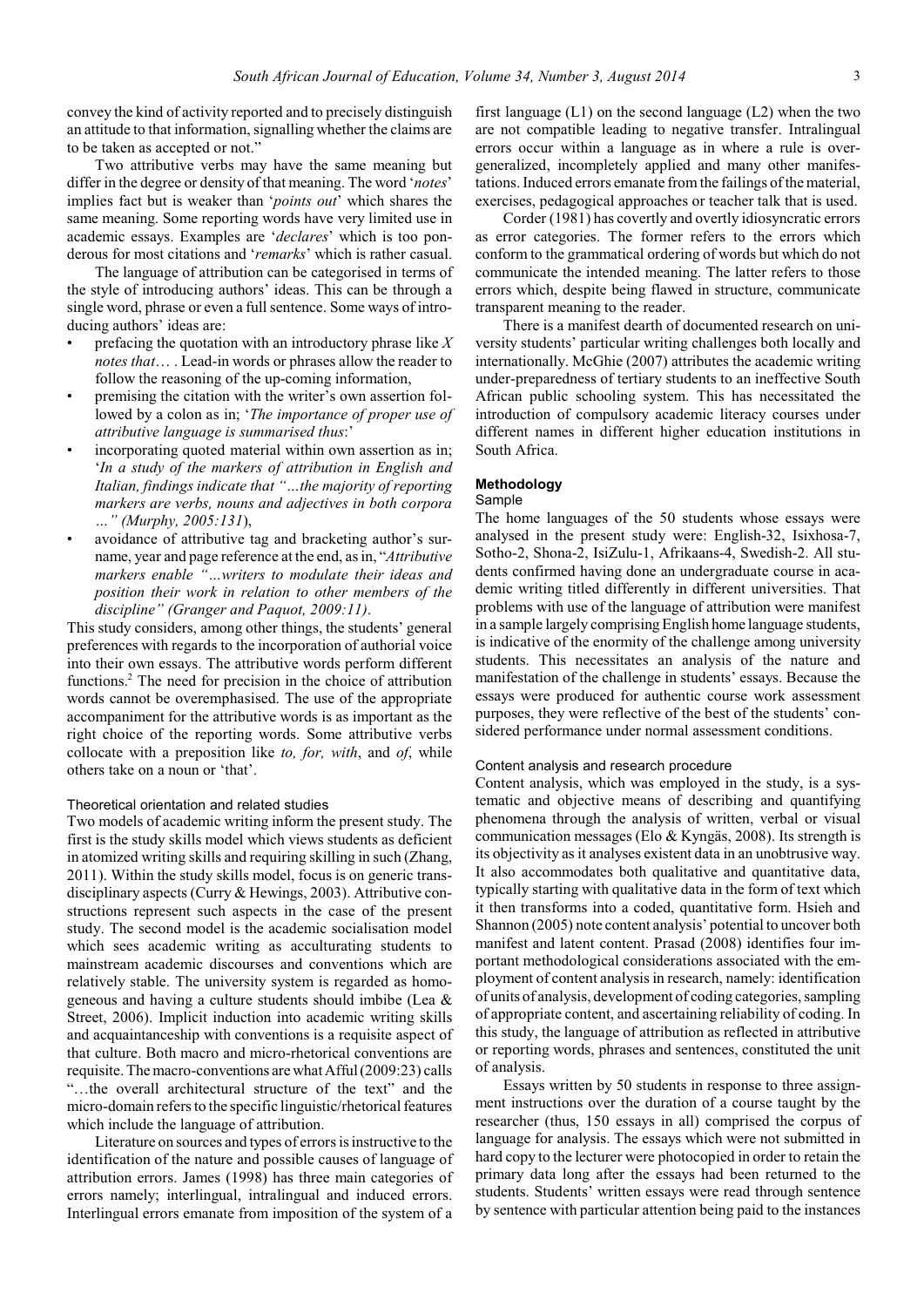where the incorporation of authors' voices by the writer was made. Every instance of the use of the language of attribution was recorded verbatim against each student code. The code was generated according to the students' alphabetical position on the class list. From the recorded instances of the use of the language of attribution, codes and categories were generated. Frequency counts were then made on each category and examples best representing each category noted. Analysis was then made of the data per category.

A further sample of 18 essays, from the 150 described above, was analysed to determine the extent to which errors in the use of the language of attribution were consistent with the occurrence of errors more generally in each essay for English L1 speakers (referred to as NS for native speakers) and the English non-L1 speakers (referred to as NNS for non-native speakers). The analysis also determined the extent to which attributive language error manifestations corresponded with student general performance. Student performance was a measure of how adequately they had responded to the demands of the questions largely in terms of content. This additional 18 essay sample comprised 6 essays with the lowest score, 6 clustered immediately round the median score and the 6 highest scoring essays. In each of the three 6 essay categories, care was taken to ensure that the NS and NNS as well as the Foundation Phase (FP) or Grade R-3 and Intermediate Phase (IP) or Grade 4-6 for each of the three assignments were represented.

For reasons of saliency and lack of space, the following categories of content were analysed:

- 1. Extent of the use of authors' ideas and preferences for direct quotations or paraphrases.
- 2. Preferred style of incorporation of author's ideas.
- 3. Attributive verb agreeing in person and number with authors.
- 4. Tense consistence in attributive verbs.<sup>3</sup>
- 5. Consistence between words used to introduce a quote and the spirit and intent of the citation.
- 6. Proper punctuation with the use of attributive words.
- 7. The lexico-grammatical company each attributive verb keeps (Granger & Paquot, 2009).
- 8. Signal phrases fitting the syntax and grammar of author and writer's own words.

The reliability of the categories is in their objective nature where different researchers using the same texts and categories would come up with similar results, a measure of the study's replicability.

## Ethical considerations

Access to the students' essays was guaranteed as the essay tasks were given and marked by the researcher who taught the course. The anonymity of the students was respected in the study. Data for the study were not of a sensitive type and there was no risk of disclosure of the identity of individuals. The data are also reported in aggregate form which renders identification of individuals impossible.

## **Presentation of Findings**

Data are largely presented quantitatively in tabular form, based on the categories identified above, and is interpreted qualitatively. In the ensuing discussion, only salient verbatim quotes from students' work illustrative of the challenges within a category are used.

The first category determined the extent of the incorporation of authors' ideas in students' essays. A count of citations per page for all the 150 essays was made. The pages excluded the cover page and the reference list as no citations are used in either. Because essays were page-numbered <sup>4</sup> determination of the number of pages was eased considerably. Where text occupied half a page or more, it was considered a page and where it took less than half a page, it did not count as a page except if it could be combined by another half page text elsewhere. Table 1 indicates citations in relation to the pages, and gives percentages to the nearest whole number.

Table 1 shows an average of 13 citations per page which I consider excessive enlisting of authors' voice by students within their essays. From the table, paraphrases outnumbered direct quotations in students' writing in the ratio 59:41. There was also an overwhelming preference for integral in-text citation (where the author's name was part of the sentence elements) than non-integral citation (where the author's name or evidential material, year and page reference are placed in parenthesis). The syntactic positioning of the author in a citation determines whether it is integral or non-integral.

Table 2 indicates the students' preferred style of incorporating authors' ideas in essays.

The most preferred way of introducing citations was the prefacing of a citation with an introductory phrase as in *De Wet (2002) identifies*… .This style constituted almost half the citations. The least preferred was prefacing citation with the writer's own assertion followed by a colon. This was manifest in only 1% of the citations. There was also a marked avoidance of attributive tags by students in 28% of the citations. In the few

| Pages                         |        | Citations Ratio of citations per page Direct quotes Paraphrases Integral in-text citation |                     |                  |                 | Non-integral in-text<br>citation |
|-------------------------------|--------|-------------------------------------------------------------------------------------------|---------------------|------------------|-----------------|----------------------------------|
| $1200$ [8 pages]<br>per essay | 15 600 |                                                                                           | 6 3 5 2<br>$[41\%]$ | 9 2 4 8<br>[59%] | 11 194<br>[72%] | 4 4 0 6<br>[28%]                 |

**Table 1** Extent of the use of authors' ideas and nature of their incorporation

|  |  |  |  |  | <b>Table 2</b> Preferred style of incorporation of author's ideas |
|--|--|--|--|--|-------------------------------------------------------------------|
|--|--|--|--|--|-------------------------------------------------------------------|

| Prefacing citation with an | Prefacing citation with writer's  | Incorporating citation within | Avoiding the use of attributive |
|----------------------------|-----------------------------------|-------------------------------|---------------------------------|
| introductory phrase        | own assertion followed by a colon | own assertion                 | tag just bracketing the source  |
| 7 642/15600 [49%]          | $124/15600$ [1%]                  | 3 428/15600 [22%]             | 4 406/15600 [28%]               |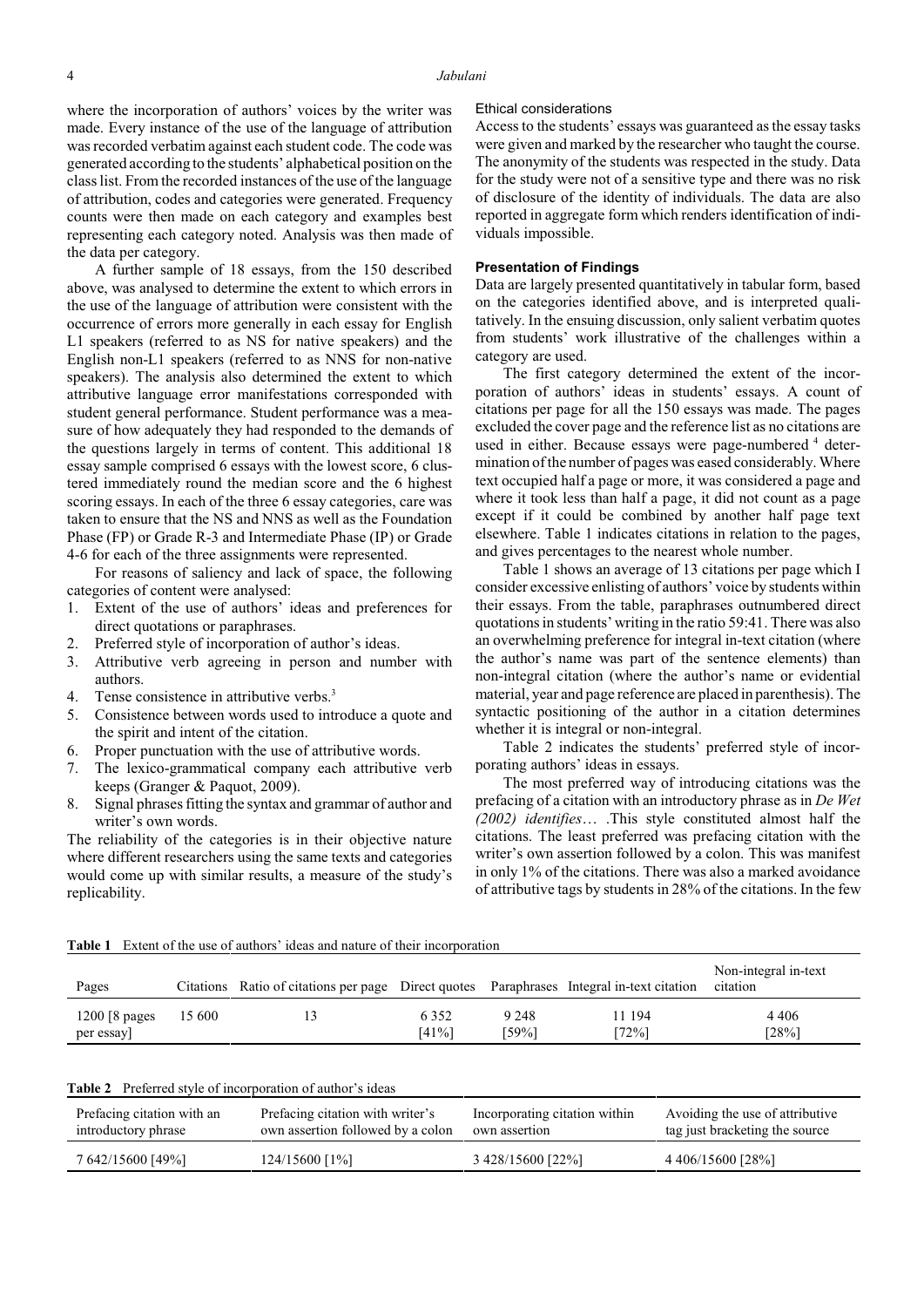essays where avoidance of attributive tags was less manifest, variety was induced in the incorporation of authors' ideas. In 28% of the citations, preponderance of the avoidance style was evidently an escape strategy from the demands that come with the use of attributive tags which later categories discuss.

The incorporation of a citation within the writer's own assertion constituted 22% of the citations and related more to direct quotations than to paraphrases. The writer provided their own assertion and then incorporated the author's exact words usually prefacing or hedging the author's exact words using ellipses to show that some words are missing and only part of an utterance has been imported verbatim. In instances where the attributive verb was used, it had to agree in number with the author(s). Table 3 presents the subject-verb (dis)agreement as manifest in the essays. The number of citations excludes those where the essay writer avoids using an attributive verb either by just bracketing the source details after the citation or using nouns to introduce a citation (4 406 instances) and those where the verb form is used in the past, which would agree with both single and multiple authors (2 144 instances).

Single authored sources were cited more than multiple authored texts in the ratio 53:47. From single authored sources, only 16% of citations had no agreement between the singleness of the author and the verb used to attribute their idea, compared to the 25% from multiple authored sources. Two examples of errors from students' essays for single authored and multiple authored sources respectively are *Pinnock, (2009) state*… and *Smits, Huisman and Kruijff (2008) says*… . Most of the errors from multiple authored sources related to citations with the use of et al. as in *Winch, et.al (2006) observes that*…. There were also instances where a single author cites multiple authors like *Kame'enui (1997), cited in Yopp et al (2002) say*… or vice versa. Here, the student possibly determined the attributive verb on the basis of the number of authors in the source cited last rather than the actual source of the authorial voice. For some, it could be sheer ignorance of when to use the verb +'s' and when to use it without 's'. What is apparent, however, is that students have greater challenges in demonstrating agreement between attributive verbs and multiple authors than with single authors. That the greater percentage of citations had agreement in this regard is indicative of a significant number of students not having a challenge in this area. A greater challenge was manifest in the alignment of the attributive word with the spirit and intent of the citation as reflected in Table 4.

The total of 10 986 citations excludes those citations for which no attributive words were used. A significant number of citations (70%) used attributive verbs and nouns to introduce citations. Although the attributive words which agreed with the spirit and intent of the citations were in the majority (59%). those not in sync with the purport of the citations were numerous enough to be a cause for concern. The challenge was even more marked considering that a sizeable number of citations agreeing with the spirit and intent of the citations utilised neutral reporting words like 'says' which agree with almost all citations.

Examples of lack of tandem between attributive words and the citation are: *'Share et al (1984) states phonemic awareness in early grades to be a good indication of a reader's later ability'; 'Marzan (2007) laments that lack of…causes reading failure in future'; 'Armbruster, Lehr, & Osborn, 2001 claims that: Fluency is the ability to read a text accurately and quickly*.' What we have in the examples above is not a stating of, a lamentation or a claim as the attributive word choices suggest. This imposes an attitude and intent not intended by the author which potentiallymisleads the reader. Such errors would be overtly idiosyncratic in that structurally the utterance is correct but it miscommunicates information. An equally challenging aspect was employing punctuation around the attribution of authors' ideas shown in Table 5.

Citations with more than one punctuation error were categorised in the class of errors which the researcher deemed more serious in terms of communication.

Properly punctuated citations constituted 51% of the total which is reflective of punctuation around the language of attribution being a challenge among the students. Absence of punctuation marks where they are needed and the use of punctuation marks on the wrong positions were most prevalent. Use of wrong punctuation marks was the least manifest within the category. The full stop was the most commonly misplaced punctuation in instances where parentheses are used at the end of a citation either to indicate the page reference or the source details. In such instances, the full stop was put just after the last letter of the citation instead of at the end of the bracketed information. An example would be "*It is widely acknowledged that well developed literacy skills improve students' life chances." (Heckman, 2002, pg.1)*. These were local errors not impacting the global communication of meaning.

Another punctuation challenge was the use of a mark where

| Number of citations Single author |                                                             | $\%$ agreement                | $\%$ no agreement                                    | Multiple authors     | $%$ agreement                          | $\%$ no agreement                                       |
|-----------------------------------|-------------------------------------------------------------|-------------------------------|------------------------------------------------------|----------------------|----------------------------------------|---------------------------------------------------------|
| 9050/15600<br>$[58\%]$            | 4 762/9 050<br>[53%]                                        | 4 008/4 762<br>[84%]          | 754/4 762<br>$[16\%]$                                | 4 290/9 050<br>[47%] | 3 226/4 290<br>$[75\%]$                | 1 002/4 290<br>[25%]                                    |
| <b>Table 4</b>                    | Attributive words and the spirit and intent of the citation |                               |                                                      |                      |                                        |                                                         |
| Attributive words used            |                                                             |                               | Agreement with the spirit and intent of the citation |                      |                                        | No agreement with the spirit and intent of the citation |
| 10 986/15 600 [70%]               | 6 434/10 986 [59%]                                          |                               |                                                      | 4 552/10 986 [41%]   |                                        |                                                         |
| Table 5                           | Punctuation related to the introduction of authors' ideas   |                               |                                                      |                      |                                        |                                                         |
| Properly punctuated               | Wrongly punctuated                                          | Misplaced<br>punctuation mark | Absence of                                           | punctuation mark     | Unnecessary use of<br>punctuation mark | Wrong punctuation<br>mark                               |
| 8004/15 600 [51%]                 | 7 596/15 600 [49%]                                          | 2 453/7 596 [32%]             |                                                      | 2 864/7 596 [38]     | 1 882/7 596 [25%]                      | 397/7 596 [5%]                                          |
|                                   |                                                             |                               |                                                      |                      |                                        |                                                         |

**Table 3** Attributive verb agreeing in number with author(s)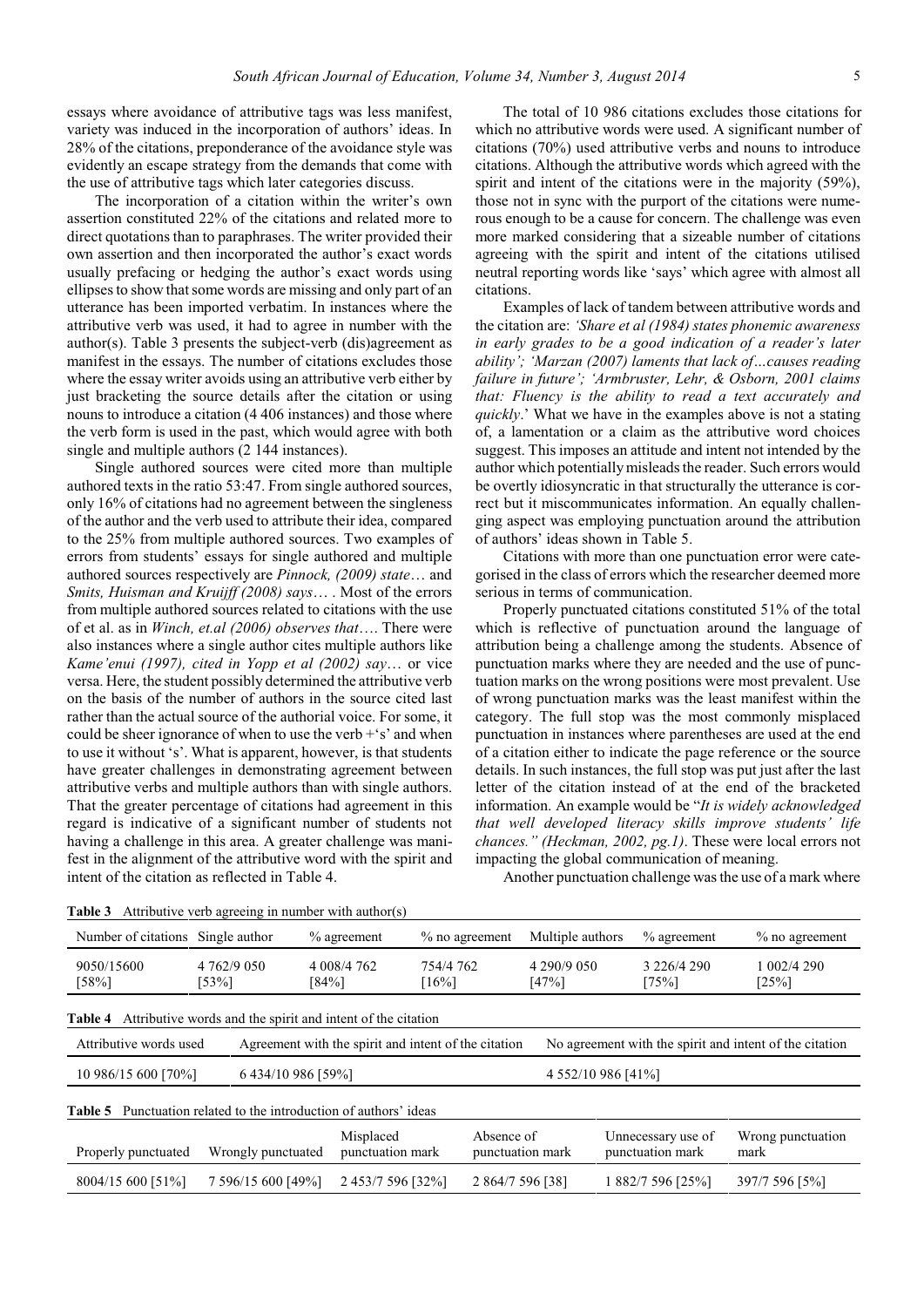it was not warranted as in '*Hirsch (2003) suggests that, for learners to understand*….' This stemmed from the overgeneralisation where the assumption is that the comma should separate the writer from the author's ideas even in paraphrases. Other instances manifesting sheer ignorance included having two full stops on the short form et al. or having quoted material wedged between commas compromising the grammatically of a sentence. The comma was notoriously absent in errors of omission especially where 'however' was used as in '*Murray (2002) however recognises*….' Instances where a punctuation mark was needed but a wrong one was used were evident in citations like '*The DoE (2008) identifies the five pillars of reading thus, phonemic awareness, phonics*…' where the first comma should be a colon. Other challenges stemmed from ignorance of the use of a colon and a semi colon, use of single inverted commas and double inverted commas. Related to that was the use of a comma instead of semi colon to separate different authors within the same parenthesis as in *(Benson, 2002, Dutcher, 2004)*. This made it difficult for the reader to separate the sources that were cited, particularly if they were many and multi-authored. In most cases, the phrase *as follows* was used to present a list of items but was not followed by a colon as it normally should. Punctuation represented one of the formidable challenges in the use of the language of attribution in academic essaywriting. The words that accompany particular attributive words were also analysed and findings reflected in Table 6.

In most citations (83%), attributive words were properly collocated. There was however, an overuse of the word '*that*' to accompany attributive words even those which needed different company. Examples include *assesses that, contradicts that, describes that, explores that, highlights that, supports that* and so forth. This possibly emanated from a lack of understanding of the attributive verbs in question and the overgeneralisation of that to all attributive verbs. There was also the use of wrong prepositions or their use where none was required as in *contradicts to, discusses about, disagrees to, advocates for, compares X and Y, objects on, believes on*, among others. Some

errors like '*discusses about*' could fall within James' (1998) communication strategy-based or teacher-talk induced errors as theyabound in teacher/lecturer talk and general communication. They could be symptomatic of students' fossilised language errors. Table 7 shows the extent of the match between the writer's attributive tag and the author's syntactic or grammatical construction.

Although attributive words and phrases matched the authors' syntax and grammar in the majority of cases, the 30% citations where the fit was not manifest were cause for concern. In such citations, the introduction of the author's voice disoriented the grammaticality of the piece of writing instead of strengthening it. Examples of such misfits of citations include cases where the writer prefaced the citation with 'According to' and goes ahead to put an attributive verb after the year of publication as in *According to Shapley (2002) says*…. The writer in this case only has in mind the author's name as they write the attributive verb. For some it might be ignorance of rule restriction where the assumption is that after author details, there should be an attributive word bridging to introduce the author's voice. Other errors of a covert idiosyncratic nature in the category included: *'Herman and Anderson, as cited in Pressley (2000), the likelihood that a word…; As Neville (1974) noted that in government schools classes are much larger…; Prinsloo (2004) notes, "however, learners whose home language was not English or Afrikaans*… ." These errors compromised the flow of the presentation to the extent that the reader's attention would be drawn to them rather than to the content being communicated. The issue of verb tense consistency as reflected in Table 8 was another challenge which had a similar effect.

The majority of the essays (68%) consistentlyemployed the same attributive verb tense in the attribution of authors' ideas and in most cases this was the simple present tense which gave a sense of timelessness of the authorial voice. Only 32% of all the essays analysed shifted from the simple present to the past tense in attributive constructions, in some cases, within the same paragraph where the shift was not warranted.

| Citations where attributive verb or noun<br>has an accompanying word                                                  | Attributive words with appropriate<br>accompaniment | Attributive words with inappropriate<br>accompaniment |  |
|-----------------------------------------------------------------------------------------------------------------------|-----------------------------------------------------|-------------------------------------------------------|--|
| 10 034/15 600 [64%]                                                                                                   | 8 286/10 034 [83%]                                  | 1 748/10 034 [17%]                                    |  |
|                                                                                                                       |                                                     |                                                       |  |
| The attributive tag's fit with the writer's/author's syntax and grammar<br>Table 7<br>Citations with attributive tags | Attributive tag fitting well                        | Attributive tag not fitting well                      |  |

| <b>Table 8</b> Consistency in attributive verb tenses |
|-------------------------------------------------------|
|-------------------------------------------------------|

| Consistent use of attributive verb tense | Shift in attributive verb tenses within the essay |
|------------------------------------------|---------------------------------------------------|
| 102/150 [68%]                            | 48/150 [32%]                                      |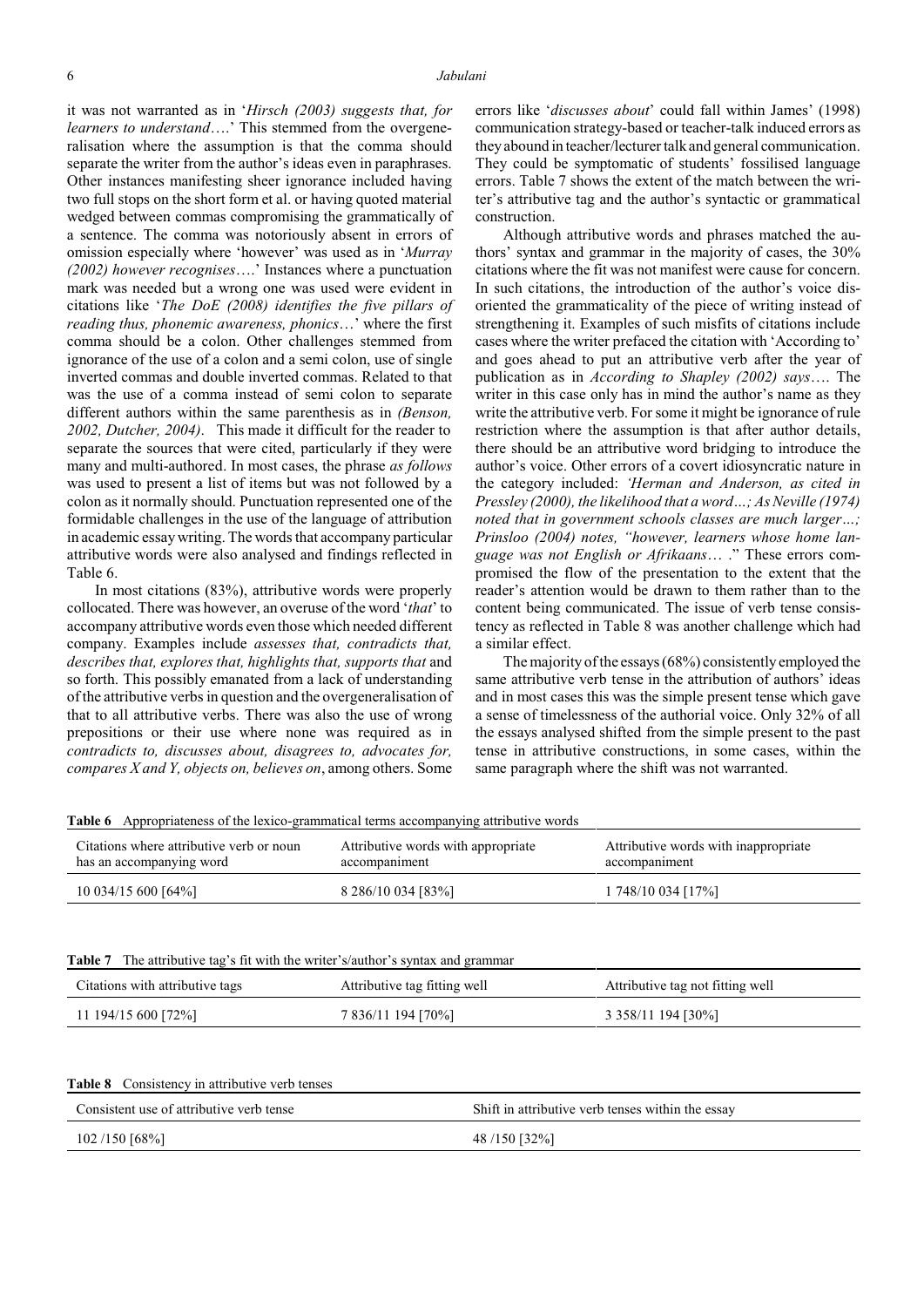## **Discussion and analysis of data**

The citations presented justify Afful's (2009) observation that "[S]ome Humanities and Social Sciences research students used quotations rather excessively, thus making their writing pretentious and showy. In such cases, the voice of the student is 'drowned' in a sea of other voices." In some student essays, it was one citation after the other with no follow up on the citations by the writer. That produced a 'copied and pasted' effect on the reader. The student hardly owned the piece of work on which their name was appended.

Paraphrases were more prevalent than direct quotes possibly because they accorded the writer the flexibility to express authors' ideas in a manner which more closely supported their own. The flexibility, however, was open to abuse as evident in instances where the lecturer commented 'is this an accurate reflection of the author's ideas?' or similar comments. Paraphrases were also popular possibly because they did not demand the writer to alter and blend their idiosyncratic syntactic style to the author's. Writers could concisely provide their own expression of the author's ideas.

The preponderance of integral citations compared to the non-integral citations possibly explains the prevalence of grammatically incorrect citations that characterise the writing of many students. Because in non-integral citations the language of attribution resides outside the sentence, it has no direct grammatical role in the sentence. By contrast, integral citations impact the grammaticality of the sentence in which they are embodied. Error absence in cases where students avoided the use of attributive language did not necessarily reflect student competence since problematic structures may be the ones avoided (Xie & Jiang, 2007).

The prevalence of subject verb agreement errors in citations with et al. was possibly because the writer held in their mind the name of the first and only named author and so using a verb + 's' sounded appropriate. It is as if the writer is saying *Winch (2006) observes that*…. The students may also have been so used to having attributive verbs in the form *advises, argues, asserts questions, refutes*, and so forth to the extent that such verb forms come to mind whenever they think of an attributive verb to use. In James' (1998) error types and causes, subject verb agreement errors where single authors cited multiple authors or vice versa could possibly emanate from overlooking co-occurrence restrictions. Such errors however, belong to the overtly idiosyncratic domain as they do not affect intelligibility of communication.

Errors where attributive verbs did not agree with the spirit and intent of the citation were overtly idiosyncratic in that structurally, the utterance is correct but it miscommunicates information. Afful (2009) observes the narrow range of reporting verbs students rely on, and attributes that to students' inadequate knowledge of the semanticity of other attributive verbs. This compels them to overuse denotational reporting verbs like 'said' and 'mentioned', at the expense of what he calls "…evaluational speech act verbs such as 'argue', 'claim', and 'aver'" (Afful, 2009:30). Ignorance of the available range of attributive words and ignorance of the nuanced use of other words possibly explains student confinement to neutral verbs. Reservations to use a broad range of attributive words may stem from students having been repeatedly told their use of particular words was wrong which makes them prefer those they use without exciting correction on.

Punctuation errors of addition represent an overgeneralization and those of omission represent system oversimplification in the case of omission errors. Some errors could be attributable to students not being conversant with the APA 5th edition conventions which was the departmental standard for citation. Although meaning was not affected in most punctuation errors, their presence made students' essays less reader friendly, being overtly idiosyncratic in nature. Correct punctuation goes a long way to aiding sense within a piece of writing (Gonye, Mareva, Dudu & Sibanda, 2012).

Errors like '*Cooper and Hedges (1994) they say*…' which were manifest in students' writing evince general incompetence with the language. This is a common error among students whose first language is Zulu or Xhosa, and mirrors the use of the concord prefix in these languages.

The creation of a sense of recency or immediacy through the simple present together with the sense of distance occasioned by the past tense had a confusing effect on the reader where tenses were mixed. This could be attributed to students' ignorance of the effect of the different tenses on the ideas they communicate as well as failure to distinguish timeless ideas from those that are not. In some instances, students were consistent in the attributive verb where a shift was needed. Such tense shifts did not recognize that the time frame for the actions or states described was the same. There was need to adopt a tense for the main discourse which would be the primary tense employed in the essay and where needed the student was supposed to make shiftsinto other tensesto indicate the time frame changes in the ideas communicated. An unwarranted mix of tenses or consistence with one tense where the ideas presented called for tense shifts gave a sense of discontinuity to research that was continuing or a sense of immediacy and timelessness to ideas or actions exclusively belonging to the past.

# Comparison of attribution and non-attribution errors among NS and NNS

Figure1 above indicates that as attribution errors increase, the other errors also increase for both native and non-native speakers of English. The steeper gradient in the corresponding rise of non-native speakers, viz. the native speakers is indicative of non-native speakers' greater propensity to the commission of both error groups than their native counterparts. Whereas the native speakers group was homogeneous in terms of their language, the non-native speakers belonged to diverse languages and had greater diversity in measures of exposure to, and experience with, the language than the native speakers. This possibly explains the greater degree of variance in their performance than their native speaker colleagues. Borg's (2000) study of an initial, non-assessed assignment written by 16 NS and NNS post-graduate students in education is instructive in relation to the present study's findings. His findings indicated that both NS and NNS speakers find conventions of incorporating source materials daunting. For non-native speakers, such problems were attributed to their language background which limited their proficiency in establishing textual voice.

Figure 2 depicts the differences in the commission of attribution errors by students of varying levels of competence in the language. There is no overlap in the error bars of any of the three performance groups. There is also marginallyless variance within the average performing group than the other two groups. Analysis of variance (ANOVA) results showed significant differences  $(F_{2, 15} = 296.9, p < 0.0001)$  among the three performance categories. Tukey *post hoc* test showed that pairwise comparisons of all the three categories were significantly different (below average *vs* average, *p* = 0.00018; below average *vs* above average,  $p = 0.00018$ ; average *vs* above average,  $p =$ 0.00027).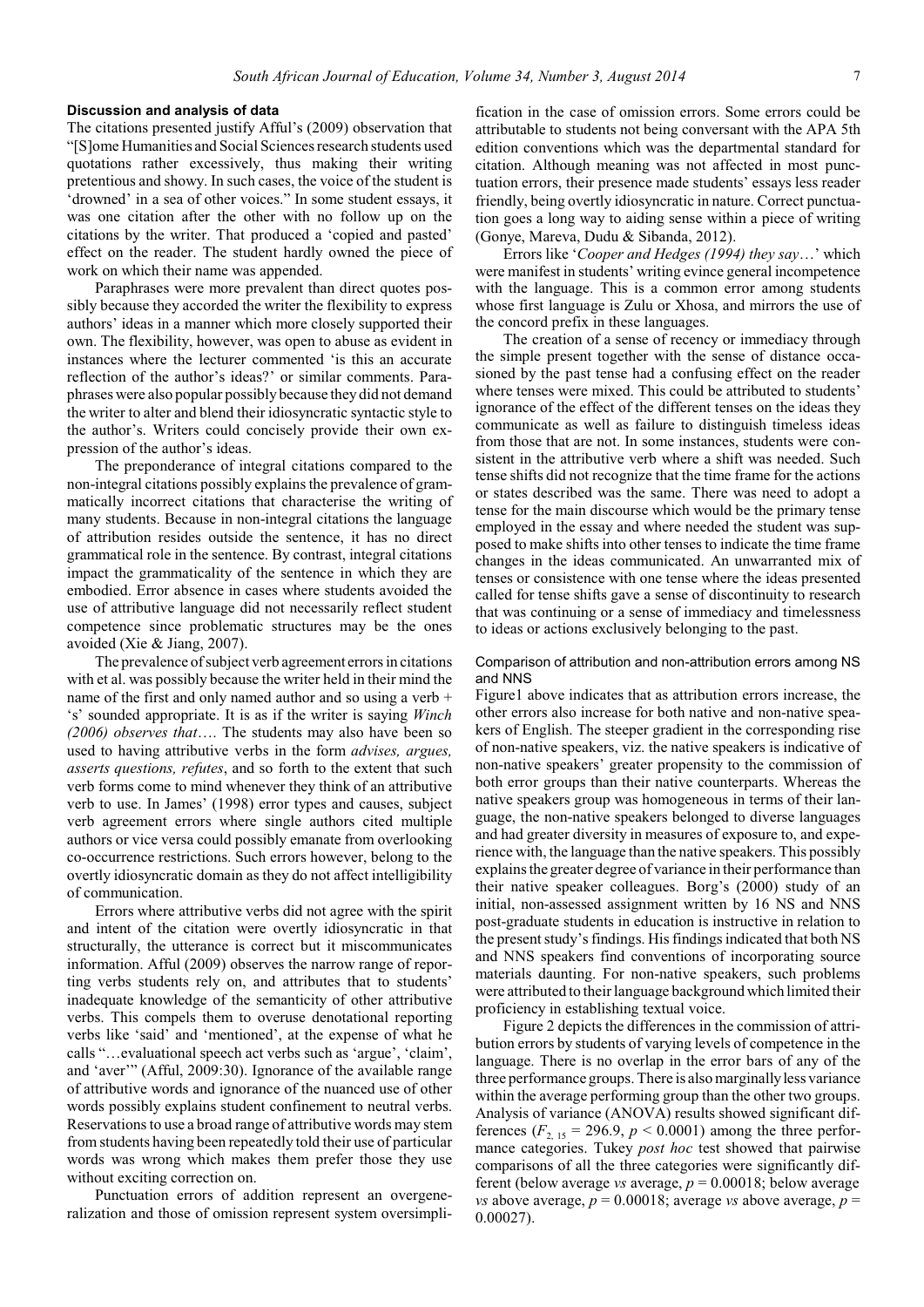

Figure 1 Comparison between attribution errors and other errors for native and non-native speakers



Figure 2 Bar graph of the relationship between performance and commission of attribution errors

## **Conclusion and Recommendations**

The present study's findings point to university students' incompetence as far as the use of the language of attribution is concerned, with only six of the 150 essays analysed (4%) being free from errors related to any of the categories analysed. The fact that no two of the six error-free essays had been written by the same student meant that all the 50 students had made errors related to the use of attributive language in academic essay writing. Students' errors were most manifest in the use of punctuation marks in constructions of attribution. The challenge was in the use of inappropriate marks, insertion of marks where none were needed, as well as in the omission of marks where they were needed. Students' limited facility with the skill of punctuation was also apparent in the lack of consistence even in the errors they made which betrayed, not some confidence in the wrong things, but ignorance of the correct forms. Because of that, punctuation marks were placed in an ad hoc manner. There seemed to be an underestimation of the power of punctuation in the communication of meaning as an edit of punctuation would have resulted in consistence in its use in similar syntactic forms.

The study also reveals students' ignorance of the nuanced meanings attributive verbs carried as well as a lack of appreciation of the power of the attributive verbs to (mis)represent both the author's ideas and the writer's interpretation of them. The general weakness was in the choice of the wrong verb for the purpose and the over-reliance on the neutral verbs. The use of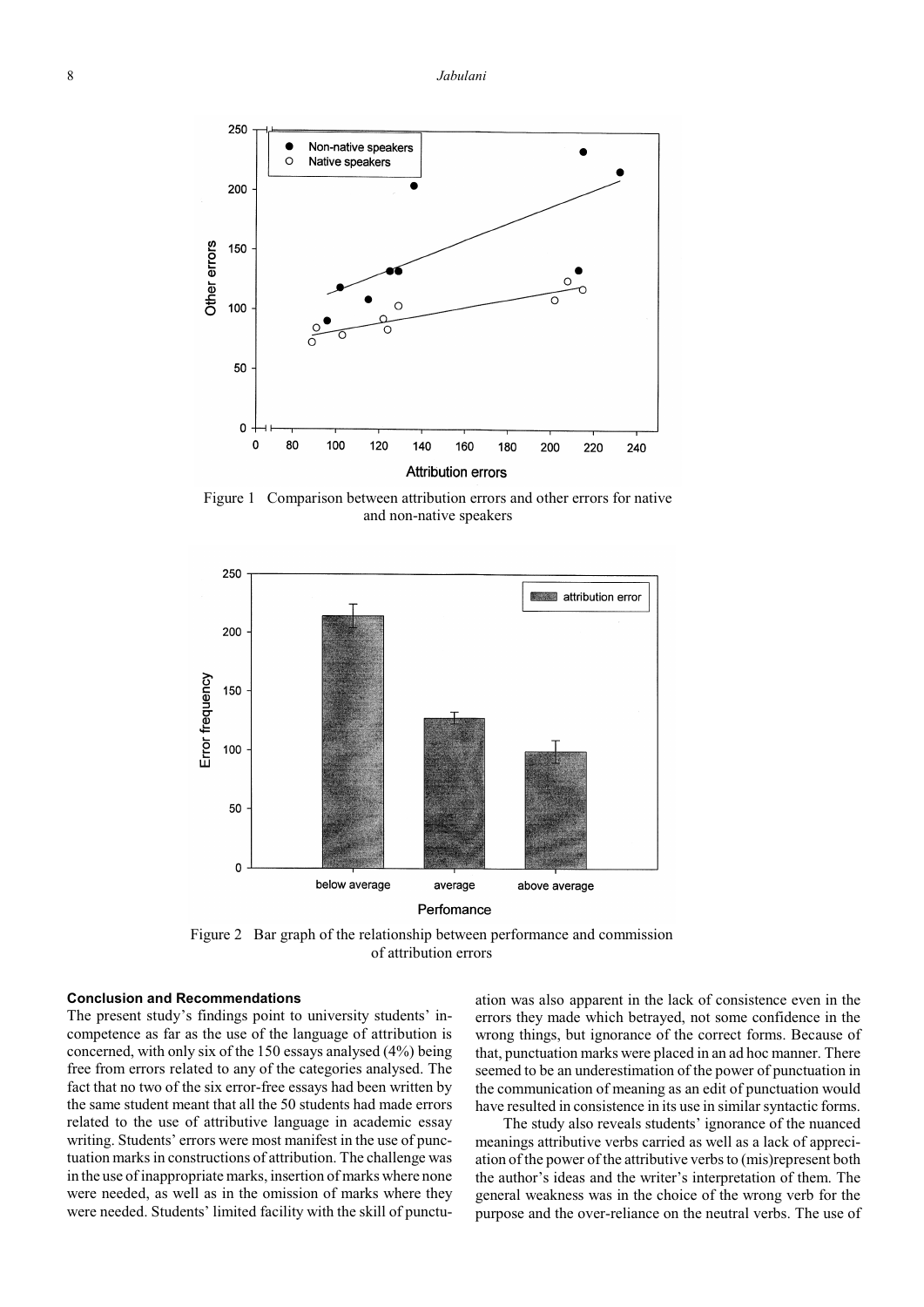the neutral forms coupled with the avoidance of the attributive verbs therefore, masked more potential errors related to the appropriate use of the verbs of attribution.

Although subject-verb agreement errors were not as many as the other two errors, their manifestation compromised the academic writing of the students in a significant way. The challenge was most apparent where the subject was complex and not adjacent to the verb. Related to the subject-verb agreement errors were the errors related to tense shifts. These were employed in a manner which brought confusion to the presentation. There were either tense shifts in the verbs of attribution were these were not warranted or there was consistency in attributive verb tenses where the material forming part of the answer had time frames that necessitated movement between tenses.

On the basis of such conclusions, the present study proffers the following recommendations:

- That the use of attributive words be taught explicitly by all lecturers at all levels and not just be relegated to the academic development or communication skills lecturer. The academic writing challenges cannot just be wished away. Lecturers need to be knowledgeable about the generic demands of academic writing if they are to confidently teach these to their students.
- That lecturers encourage diversity in the use of attributive words to avoid an overreliance on a few attributive words as well as to avoid too much avoidance of attributive language.
- That students be sensitised on the nuanced meanings of the attributive words. They can also be encouraged to read good academic texts from which they can 'pick-up' the discourse of academic writing.
- That students be encouraged to seriously consider peer review of their academic writing.

That the proficient use of the language of attribution contributes to the quality of academic writing cannot be overemphasised. Inappropriate use of the language of attribution compromises the quality of an otherwise good piece of writing. The subject merits explicit attention and further research by teacher educators if they are to influence their students to produce academic pieces of work which can be enjoyed rather than endured.

### **Notes**

- 1 An illustration of the precision in the use of some specific attributive lexical items is instructive for the reiteration of the need for proper selection of the terms. *Admits* indicates resistant acceptance, *asserts* presents an idea as an opinion rather than a fact, *insinuates* is indicative of the source author indirectly suggesting a negative evaluation, *believes* reduces an idea to the author's personal judgement and not a statement of fact, *asserts* suggests the author is putting forward an opinion they hold strongly, *verifies* needs to be accompanied with verifiable information, *confesses* implies an acceptance of responsibility or admission of guilt on the author's part, *warns* should accompany authors' ideas pointing to real danger.
- 2 Some reporting words indicate the author's personal viewpoint; others, the writer's own viewpoint regarding what the author says; and yet others, the author's viewpoint regarding other literature. Some show change or difference *(contrasts, deviates, differs, differentiates, distinguishes, diverges, modifies, revises, transforms)*; some indicate stability *(maintains, sustains, confines, restricts)*; some reflect in-depth study *(analyses, examines, investigates, observes, surveys)*; some merely give information *(attributes, proposes, establishes, identifies, mentions, notes, observes, states)*; some indicate uncertainty *(deduces, implies, infers, projects)*; some show agreement *(affirms, concurs with, supports, agrees, confirms, verifies, concedes, echoes)*; some showdisagreement*(counters, disagrees, opposes, criticizes, disputes, refutes, denies, objects, rejects)*; and yet others are disparaging *(belittles, bemoans, complains, condemns, deplores, deprecates, derides, laments)*. Some reflect the author's position on an issue *(argues, claims emphasizes, recommends, suggests, asserts,*

*defends, maintains, rejects, supports, challenges, doubts, puts forward, refutes)*; some indicate the author's thoughts *(assumes, considers, recognizes, believes, hypothesizes, thinks)*; and yet others indicate proof of something *(confirms, proves, validates, establishes, substantiates, verifies)*; Some are emotionally neutral *(illustrates, indicates, mentions, addresses, states, suggests, cites, writes)*; whereas others are emotionally laden *(exclaims, insinuates, retorts)*.

- 3 Tenses are not merely indicative of time frame. The past tense distances the author's ideas as if they no longer apply whereas the present tense gives currency to such ideas allowing them a measure of generalizability. Because the past tense locks the author's ideas in the non-generality past, specificity of the study is imperative.
- 4 Although a few students failed to conform to instructions, the expected typing format was 1½ spacing, 12 point Times New Roman or 10 point Arial or 11point Calibri (body).

#### **References**

- Afful JBA 2009. Advanced Academic Literacy and the Role of Academic Editors in Research Writing. *Nebula,* 6(4):19-39.
- Bondi M 2001. Small corpora and language variation: reflexivity across genres. In M Ghadessy, A Henry & RL Roseberry (eds). *Small corpus studies and ELT*. Amsterdam/Philadelphia: John Benjamins Publishing Co.
- Borg E 2000. Citation practices in academic writing. In P Thompson (ed). *Patterns and Perspectives. Insights into EAP Writing Practice*. Reading: The University of Reading.
- Chovanec J 2012. Written Academic Discourse in English: From Local Traditions to Global Outreach. *Brno Studies in English*, 38(2):5-16.
- Corder S 1981. *Error analysis and interlanguage*. Oxford, England: Oxford University Press.
- Curry MJ & Hewings A 2003. Approaches to teaching writing. In C Coffin, MJ Curry, S Goodman, A Hewings, TM Lillis & J Swann (eds). *Teaching Academic Writing: A Toolkit for Higher Education*. London: Routledge.
- Elo S & Kyngäs H 2008. The qualitative content analysis process. *Journal of Advanced Nursing*, 62(1):107-115. doi: 10.1111/j.1365-2648.2007.04569.x
- Gonye J, Mareva R, Dudu WT & Sibanda J 2012. Academic writing challenges at Universities in Zimbabwe: A case study of Great Zimbabwe University. *Journal of English and Literature*, 3(3):71-83. doi: 10.5897/IJEL11.092
- Granger S & Paquot M 2009. Lexical verbs in academic discourse: A corpus-driven study of learner use. In M Charles, D Pecorari & S Hunston (eds). *Academic writing: At the interface of corpus and discourse*. London: Continuum.
- Gray BE 2011. Exploring academic writing through corpus linguistics: When discipline tells only part of the story (Doctoral dissertation). USA: Northern Arizona University (UMI No. 3490519).
- Hsieh HF & Shannon SE 2005. Three Approaches to Qualitative Content Analysis. *Qualitative Health Research*, 15(9):1277-1288.
- James C 1998. *Errors in language learning and use: Exploring error analysis*. England: Pearson Education.
- Kern R & Schultz J M 2005. Beyond Orality: Investigating Literacy and the Literary in Second and Foreign Language Instruction. *The Modern Language Journal*, 89(3):381-392.
- Lea MR & Street BV 2006. The 'Academic Literacies' Model: Theory and Applications. *Theory into Practice*, 45(4): 368-377.
- Lillis T & Scott M 2007. Defining academic literacies research: issues of epistemology, ideology and strategy. *Journal of Applied Linguistics*, 4(1):5-32.
- McGhie VF 2007. Learning in English. Academic language proficiency: acquiring versus learning a second language and its impact on students in the learning process. *International Journal of Learning*, 14(8):35-42.

Murphy AC 2005. Markers of attribution in English and Italian opinion articles: A comparative corpus-based study. *ICAME Journal*, 29:131-150. Available at http://www.academia.edu/4720220/Markers\_of\_attribution\_in English\_and\_Italian\_opinion\_articles\_a\_comparative\_corpus-b